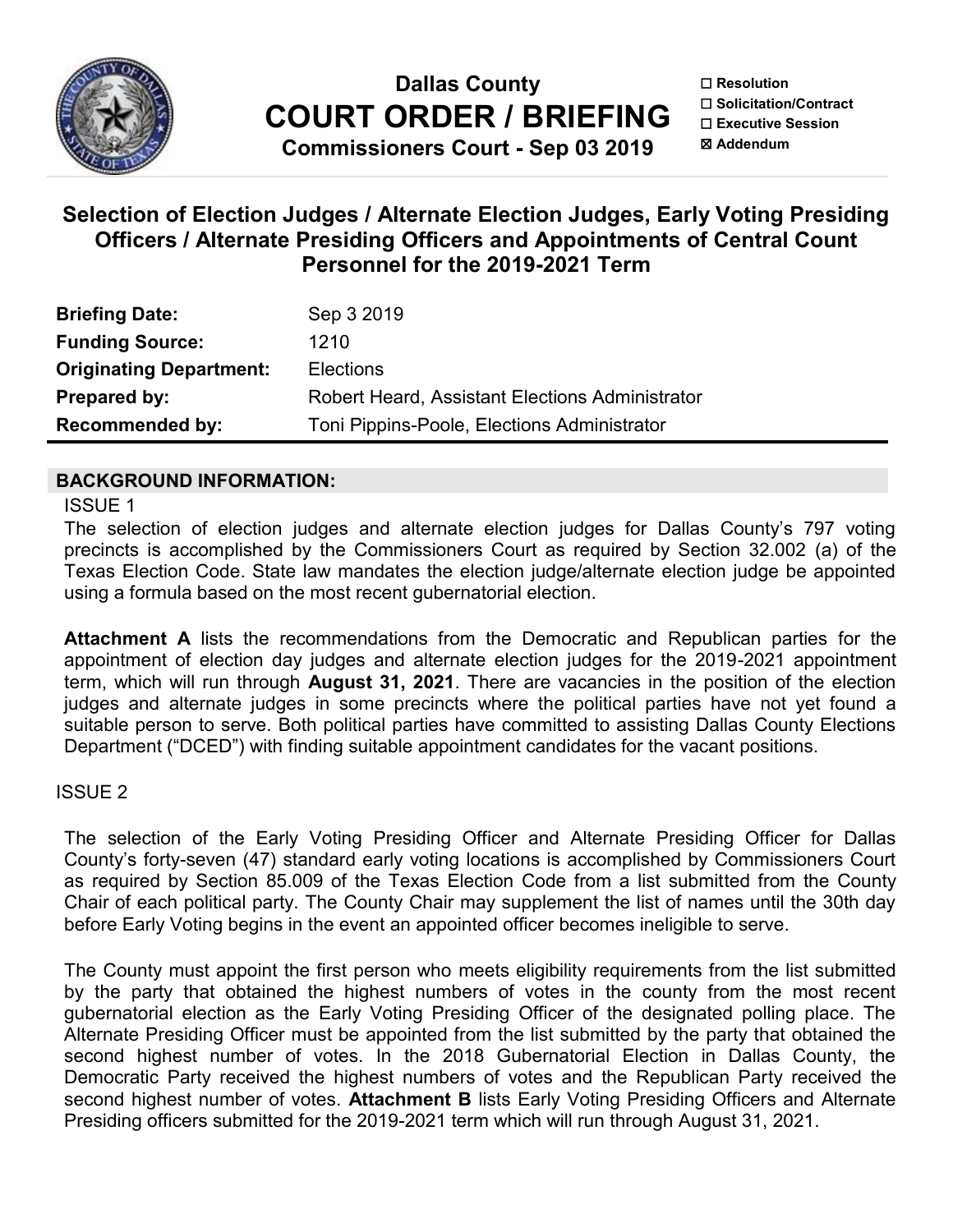Additional early voting locations may be added if other political subdivisions contract to join the November 5, 2019 Constitutional Amendment/Special and Joint Election or the November 3, 2020 Presidential Election. The appointment process for these additional Early Voting election officers will be in accordance to Section 85.009 of the Texas Election Code and the related Joint Election Contract authorized by Texas Election Code Chapter 271 – Joint Elections.

For the Court's consideration, Attachment C contains recommendation(s) made by the Citizens Election Advisory Committee of Election Day Judges, Alternate Judges; and Early Voting Presiding Officer and Alternate Presiding Officers.

## ISSUE 3

The Commissioners Court must re-establish a Central Counting Station and appoint its personnel at the same time of appointing the presiding and alternate election judge. Below are the recommended names in accordance to Sections 127.002, 127.003, 127.004, 127.005, and 127.006 of the Texas Election code:

Central Count Station Manager: Toni Pippins-Poole Tabulation Supervisor: Daniel Bradley Assistant Tabulation Supervisor: Danielle Grant Presiding Judge: Paul Heller Alternate Presiding Judge: We Bowen

# ISSUE 4

The United States Constitution and Federal statutes, along with the Texas Election Code establishes the conditions, policies and procedures required to be followed by all election workers for the proper, fair, and efficient administration of elections in Texas, to include those related to the qualifications, conditions and procedures related to choosing poll workers. DCED also establishes rules, policies and procedures that are in line with state law that enhance the administration of elections in Dallas County. These qualifications, conditions and procedures include, but are not limited to:

- 1. Election judges and their alternate judges, early voting presiding election officers and alternate presiding election officers are required to attend all pertinent training classes mandated and/or taught by the Dallas County Elections Department.
- 2. That the maximum number of election clerks that each judge or presiding election officer may appoint for county elections is 7 clerks in addition to the alternate presiding judge, with the actual decision regarding the number of clerks allowed resting with the County Elections Administrator and varying according to each type of election and size of the voting precinct;
- 3. The Commissioners Court will consider an individual for appointment as an election official, including judge or alternate judge, and presiding election officer or alternate presiding election officer, any person who has not:
	- A. Been convicted of, or have an unresolved criminal charge of, a felony, a crime involving moral turpitude or a violation of the Texas Election Code.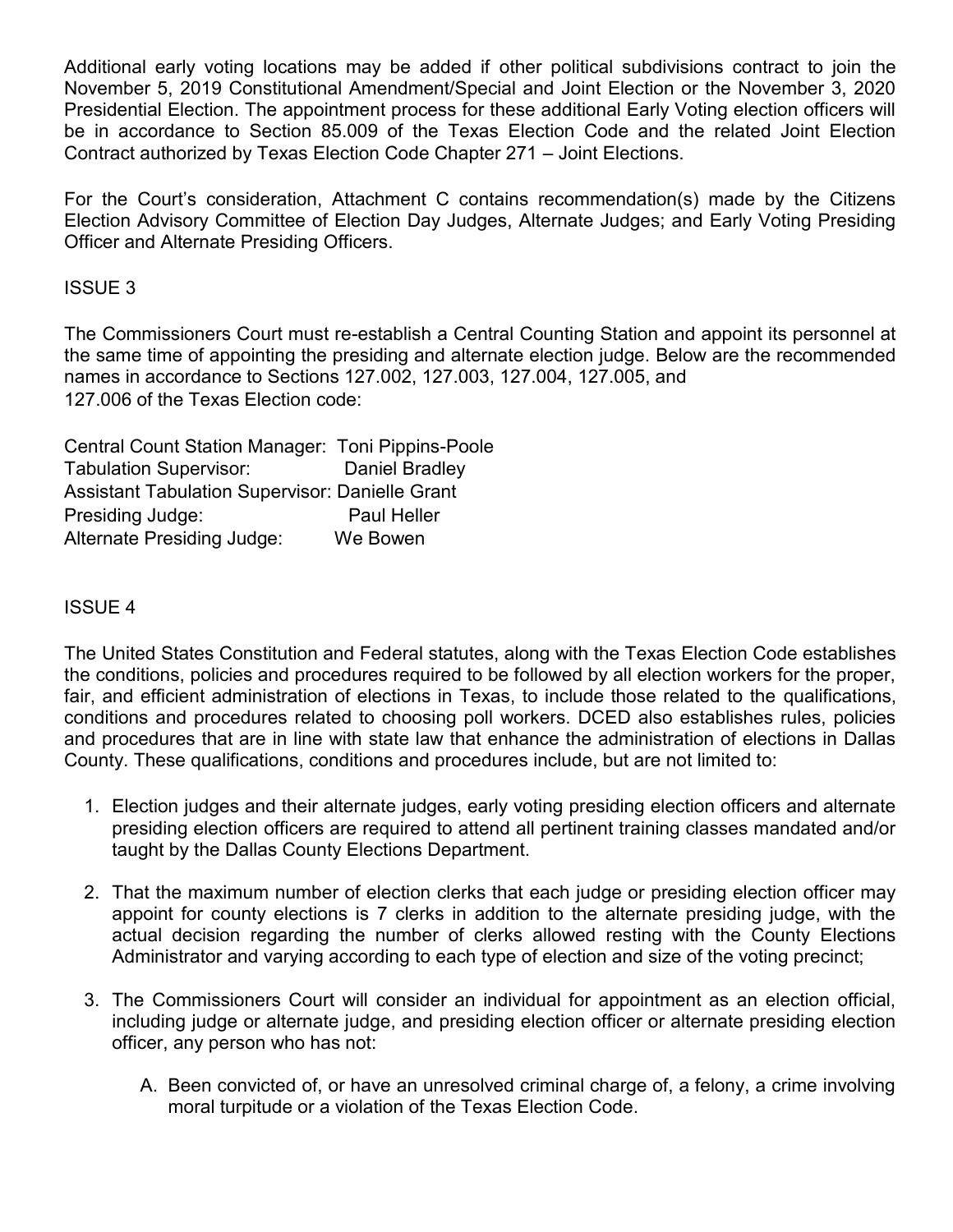- B. Been the subject of one or more complaints, filed with the Elections Administrator in any prior election, which allege violations of the election laws and county election procedures, and/or that allege gross or unprofessional conduct or behavior if such complaint or complaints have not, in the opinion of the Commissioners Court, been satisfactorily explained. An explanation is considered satisfactory if Commissioners Court is convinced that:
	- i. The complaint was unfounded; or
	- ii. The action or inaction giving rise to the complaint did not threaten the fairness of the election or accuracy of its results.
- C. Factors which the Commissioners Court shall consider in determining whether a complaint shall result in a refusal to appoint include, but are not limited to:
	- i. Indicates an inability or unwillingness to establish and maintain order at the polling place;
	- ii. Indicates an inability or unwillingness to treat others with respect, fairness and impartiality;
	- iii. Reflects a failure to timely open the poll and/or failure to be present during the election hours except for absences due to emergencies;
	- iv. Indicates or establishes a propensity, desire, and/or willingness to ignore, disobey and/or disregard the statutes, rules and procedures established by the U.S. Constitution and other federal statutes, those of the Texas Secretary of State, and by Dallas County Elections Department.

iv. Reflects a failure to work with other poll officials including, but not limited to, refusal to hire and work clerks of the opposite party.

- D. Knowingly and willfully hired, allowed to work, or allowed to be present at the polling place (except to legally vote) any person who has been previously rejected for cause or who has or does exhibit any of the factors that would have made them ineligible for appointment as a presiding election officer or alternate presiding election officer.
- 4. The Elections Administrator will provide complaint forms to all interested parties that outline the procedures for reporting on election behavior and the information needed in such complaints. Complaints should be received in writing by the Dallas County Elections Administrator who will, immediately upon receipt of written complaint, notify the person against whom the complaint was filed and provide a copy of the written complaint. Persons nominated for early voting presiding election officers and alternate presiding election officers will be asked to respond in writing to any complaints filed against them, and the Elections Administrator will provide a report to the Commissioners Court including a copy of the original complaint and the response, if any, of the early voting presiding election officer or alternate presiding election officer or nominee. The Elections Administrator will notify the presiding election officer or alternate presiding election officer in the event additional training classes are necessary prior to future service.
- 5. Prior to refusing the appointment of any proposed judge, alternate judge, presiding election officer or alternate presiding election officer, Commissioners Court shall grant such person an opportunity to rebut the allegations made against them by complaint in open court. If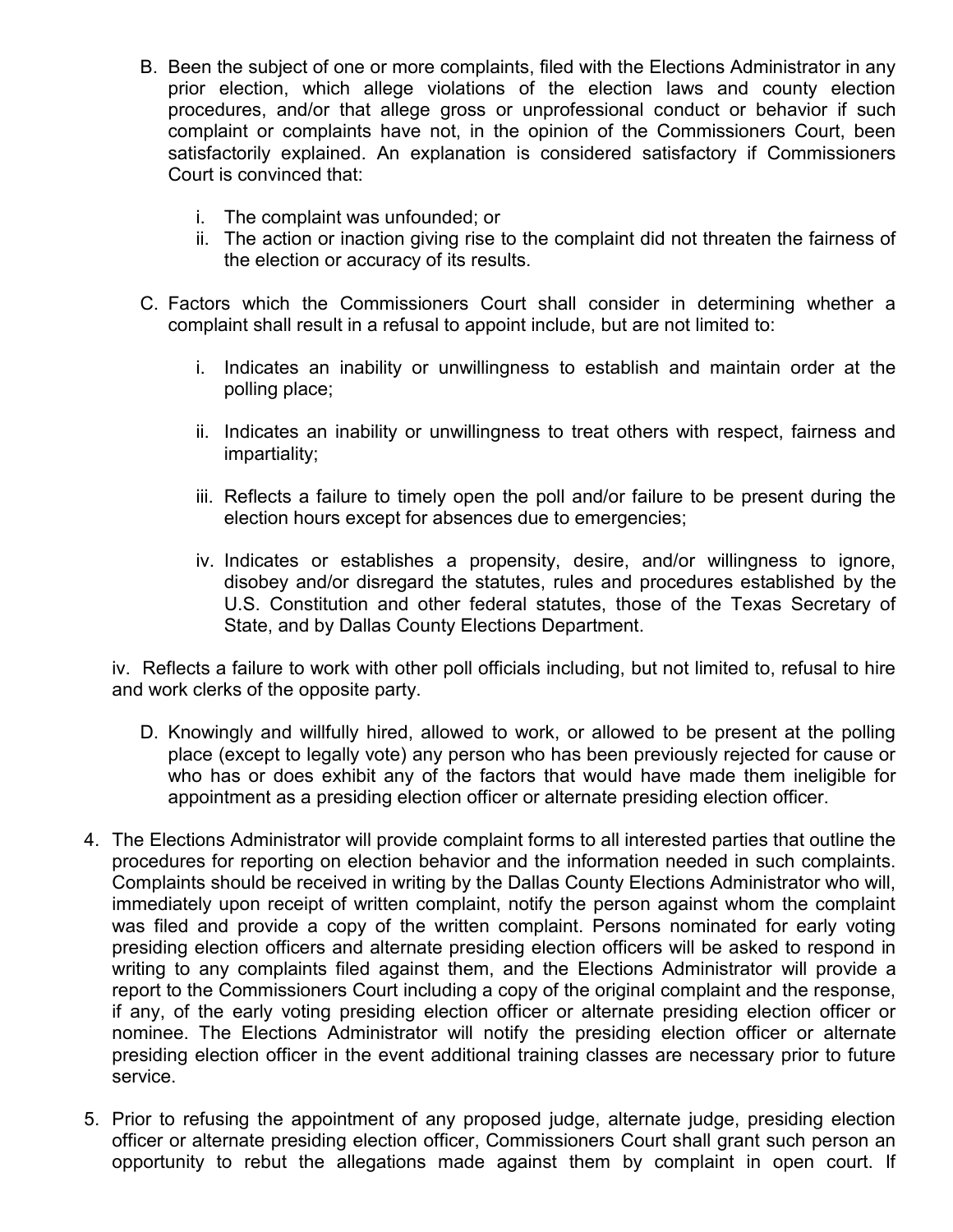Commissioners Court still is not satisfied with the proposed election judge's explanation of events, it may refuse his/her appointment.

- 6. Once appointed, Commissioners Court may remove a judge, alternate judge, presiding election officer or alternate presiding election officer for cause. Cause will be the presence of any factor that would have caused the person not to be appointed or ineligible for future appointment under the law or under these rules.
- 7. That the substitution of presiding judges shall be in the following manner:
- a. The presiding judge and alternate judge shall respond with their willingness to serve on or before the 20th day before an election or not later than 15 days after receipt of notification, whichever is later. They shall respond for each election with an enclosure furnished by the Elections Department, or otherwise in writing.
- b. If an election judge confirms that he or she will not be able to serve prior to or on the 20th day before an election, the Commissioners Court will be timely notified and will fill the vacancy for that election at the next meeting of the Commissioners Court or at any special meeting that may be called where the issue is on the agenda.

c. Emergency Appointments: Pursuant to Texas Election Code Section 32.007, if the County Judge does not fill a temporary or permanent vacancy in the office of election judge by the 20th day before the election, the alternate judge will become the judge, or if there is no alternate judge the Elections Administrator will find a qualified person to hold the election. The Dallas County Elections Department is authorized to use exempt County employees to work on Election Day at County polling locations as Emergency Judges and Clerks; and the minimum eligibility requirements as stated as follows:

- Must attend training pursuant to this and any other subsequent court order related to it;
- Must have transportation and be available to work anywhere in Dallas County;
- Must be able to work from 6 AM until approximately 10 PM (or until their polling place is closed);
- Be a Qualified (in Dallas County) Voter (Texas Election Code §32.051);
- Cannot be the employee, relative or campaign treasurer, or campaign manager for an opposed candidate on the ballot (Texas Election Code §§32.052-32.056); and,
- Has not been finally convicted of an election offense (Texas Election Code 32.0552).
- 1. Pursuant to Texas Election Code, Section 32.076, the e-mail addresses, residential addresses and personal phone numbers of early voting presiding election officers, alternate presiding election officers, election judges and clerks that are collected by the Elections Department will not be disclosed as public information unless it is requested by an entity conducting the election; is an entity that submits lists of early voting presiding election officers, alternate presiding election officers, election judges and clerks for that election; or the state executive committee of a political party with a county chair that is eligible to submit names of early voting presiding election officers, alternate presiding election officers, election judges and clerks.
- 2. The Citizens Election Advisory Committee ("CEAC") has created a Complaints Sub-Committee that reviews pollworker-related complaints. This sub-committee will provide recommendation to the department and the Commissioners Court. Pollworkers for whom the Citizens Election Advisory Committee has submitted negative recommendations or findings due to complaints or performance reports related to an election; or for whom the Elections Department has reported sub-standard performance or behavior during an election, will be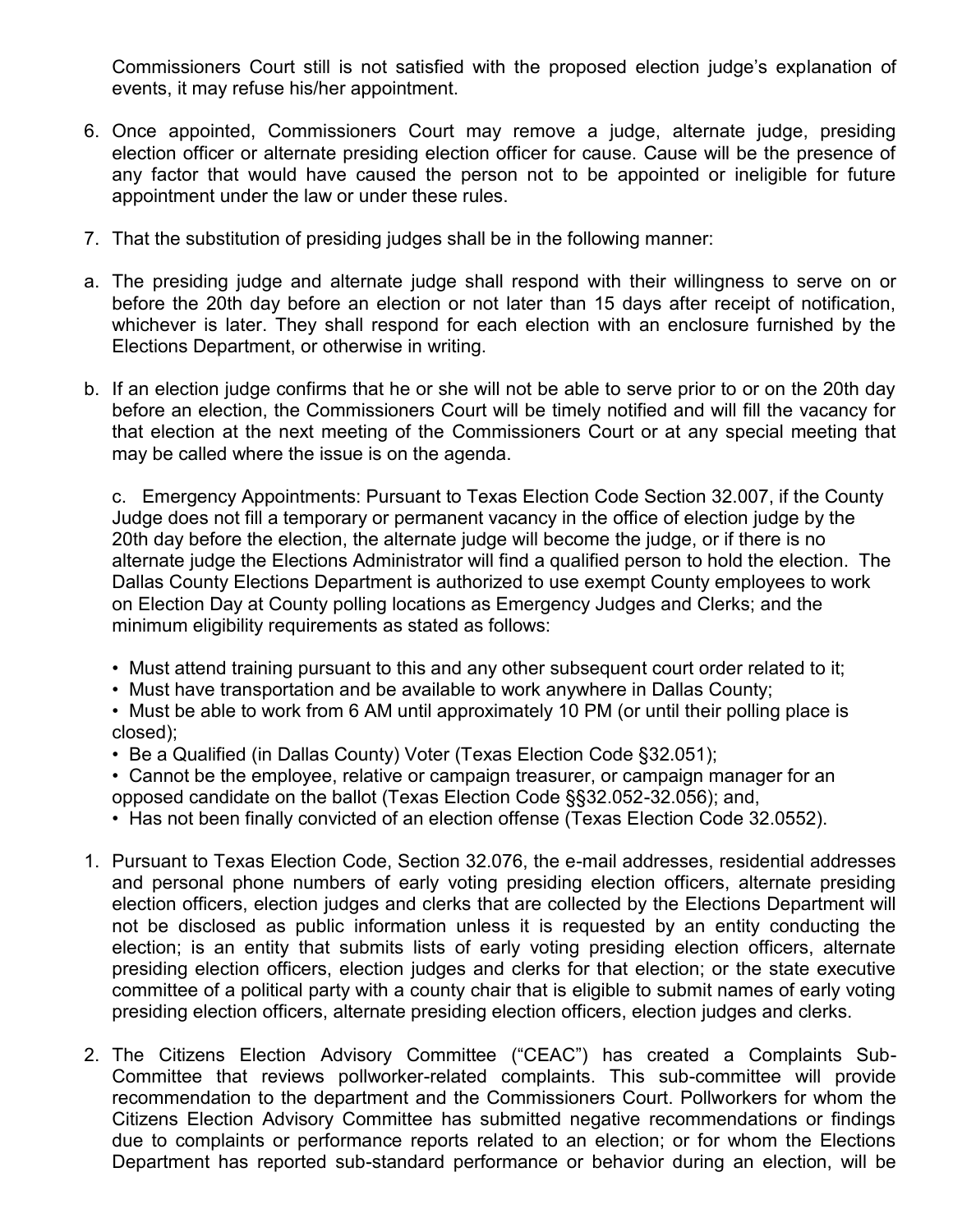subject to corrective action to include being required to attend corrective training before they are allowed to work in subsequent elections, or removal by the Commissioners Court..

- 3. All of these policies are subject to the implementation by the Texas Secretary of State of any bills passed during Texas' 86th Regular and any Special Legislative Sessions.
- 4. Each Election Day Judge and/or Alternate Judge, Early Voting Presiding Officer and Alternate Presiding Officer must complete and sign State of Texas Oath of Office, and Statement of Officer forms as required by the Texas Secretary of State.

ISSUE 5:

Pursuant to Texas Election Code Section 32.093, The Court must establish the compensation rates of election day judges and clerks. Election day judges and clerks current make eleven dollars (\$11.00) and ten dollars (\$10) respectively. DCED request new compensation rates of twelve dollars (\$12.00) for election judges, and ten dollars (\$10.00) for election clerks.

ISSUE 6:

Pursuant to Texas Election Code Section 87, the Commissioners Court must appoint the Presiding Judge of the Early Voting Ballot Board. Dallas County submits David Morris to be the Presiding Judge of the Early Voting Ballot Board in County Elections.

#### **OPERATIONAL IMPACT:**

Selection and appointment of these positions is necessary to the operations of the Elections Department and to the administration of elections in Dallas County.

The continued promulgation of these conditions, policies and procedures will provide a stable and legal foundation for the administration of elections in Dallas County. It will ensure that appointed poll workers will be properly trained and knowledgeable, and are morally and legally fit to serve in the capacity chosen.

#### **FINANCIAL IMPACT:**

Election Judges currently receive \$11.00 per hour and Alternate Judges and Clerks currently receive \$10.00 per hour not to exceed a maximum of 14 hours per day. If approved, each election judges would receive \$12.00 per hour and Alternate Judges and Clerks would receive \$10.00 per hour not to exceed a maximum of 14 hours per day.

The election judge or representative will receive \$25.00 for picking up election supplies and delivering election returns to their designated regional site.

The early voting presiding election officers and alternate presiding election officers will receive compensation equivalent to that of county extra-help employee, Presiding Election Officers currently receive \$14.36 per hour and will receive \$25.00 additional compensation to deliver election result totals and supplies on the final day of early voting. Alternate presiding election officers and clerks currently receive \$11.10 per hour

#### **LEGAL IMPACT:**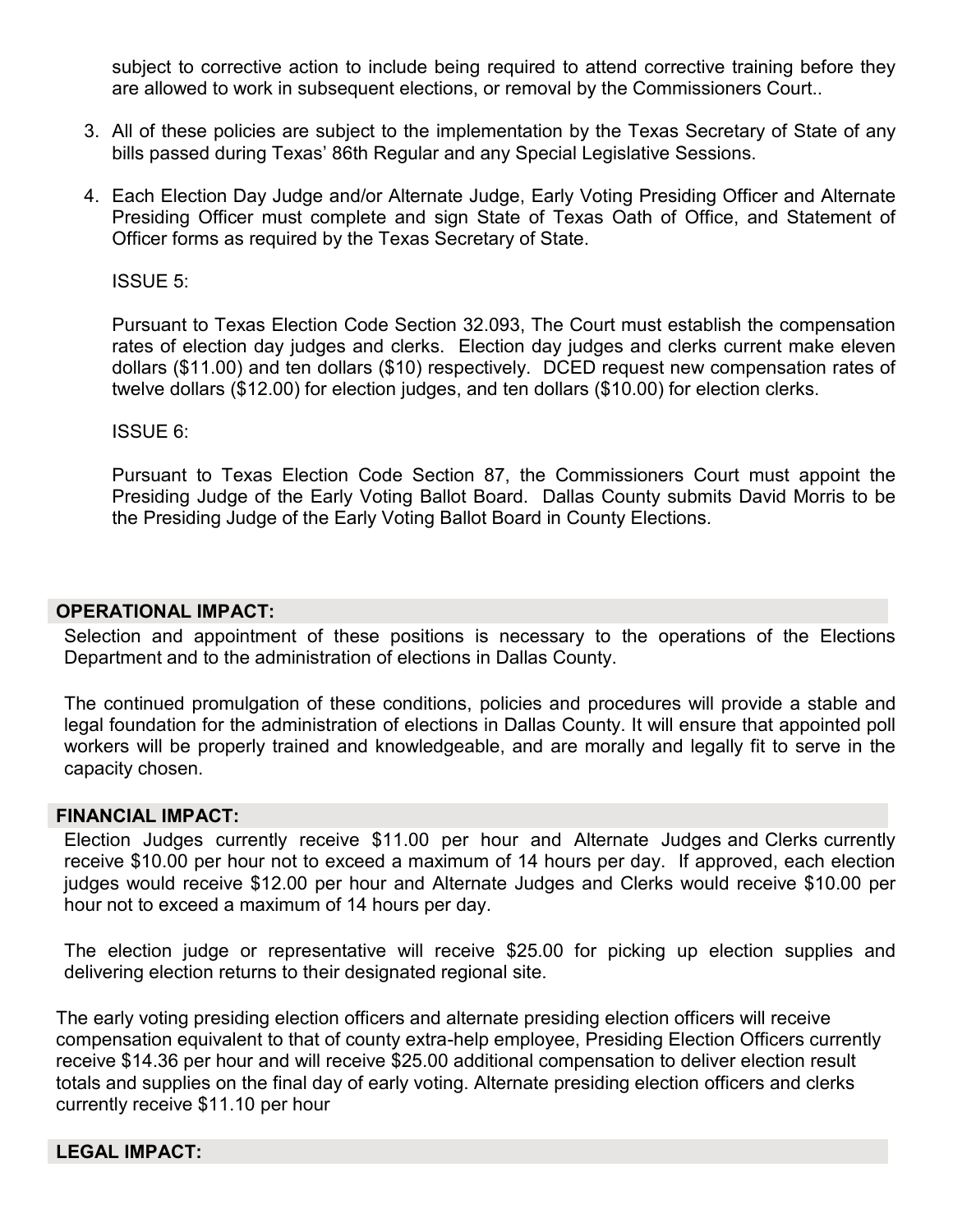In accordance with Section 32.002 (a) of the Texas Election Code, "the Commissioners Court shall appoint the election judges for each regular county election precinct"

In accordance with Sections 32.091, 32.092, and 32.093 of the Texas Election Code, the Commissioners Court shall set the fixed rate of compensation for election personnel serving at the polling place, and for delivering election records and supplies.

Section 83.032 states that the Election Code requires that the appointee meet the same eligibility for service as the presiding election officer, except that the appointee must be a qualified voter of the county.

In accordance with Sections 83.052 of the Texas Election Code, the Commissioners Court shall set the fixed rate of compensation for early voting election officers and alternate presiding officers.

In accordance with Sections 127.002, 127.003, 127.004, 127.005, and 127.006 of the Texas Election code, the Commissioners Court shall establish a Central Counting Station and appoint personnel.

Pursuant to Texas Election Code Section 32.093, The Court must establish the compensation rates of election day judges and clerks.

Pursuant to Texas Election Code Section 87, the Commissioners Court must appoint the Presiding Judge of the Early Voting Ballot Board for County Elections.

### **PROJECT SCHEDULE:**

The appointments in this and subsequent submissions for this term are effective upon approval of the Commissioners Court.

For emergency appointments, the deadline for filling vacancies for an Election Judge or Alternate Judge is up to the 20th day before Election Day (Texas Election Code Section 32.007).

For emergency appointment of an Early Voting Presiding Officer or Alternate Presiding Officer, the deadline for filling vacancies is 30 days prior to the beginning of early voting.

# **SBE PARTICIPATION:**

N/A

### **ADMINISTRATIVE PLAN COMPLIANCE:**

Approval of the recommended appointments is in compliance with the County's Administrative Plan because it helps maintain a diverse, talented and capable workforce to execute core Dallas County functions.

#### **RECOMMENDATION:**

Recommend the Dallas County Commissioners Court approve the Attachment A list of election judge and alternate judge appointments for the 2019-2021 term.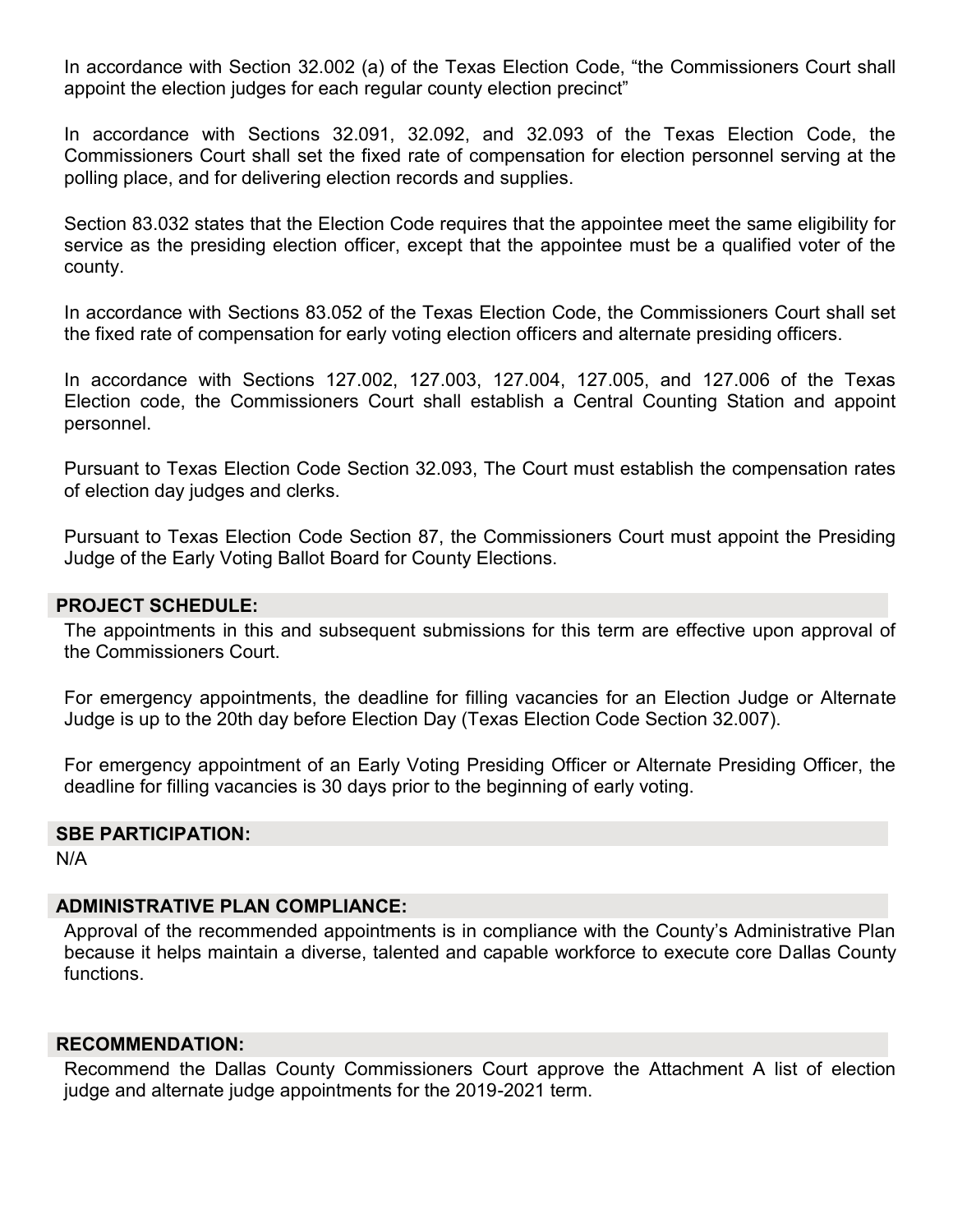It is also recommended that the Dallas County Commissioners Court approve the Attachment B list of Early Voting Presiding Officer and Alternate Presiding Officer appointments for the 2019- 2021 term.

It is also recommended that Commissioners Court establish the Central Counting Station and appoint the personnel listed for the 2019-2021 term:

Central Count Station Manager: Toni Pippins-Poole Tabulation Supervisor: Daniel Bradley Assistant Tabulation Supervisor: Danielle Grant Presiding Judge: Presiding Judge: Alternate Presiding Judge: We Bowen

It is also recommended that the Dallas County Commissioners Court approves of, decrees, and orders the following policies and procedures related to election poll workers:

- 1. Election judges and their alternate judges, early voting presiding election officers and alternate presiding election officers are required to attend all pertinent training classes mandated and/or taught by the Dallas County Elections Department.
- 2. That the maximum number of election clerks that each judge or presiding election officer may appoint for county elections is 7 clerks in addition to the alternate presiding judge, with the actual decision regarding the number of clerks allowed resting with the County Elections Administrator and varying according to each type of election and size of the voting precinct;
- 3. The Commissioners Court will consider an individual for appointment as an election official, including judge or alternate judge, and presiding election officer or alternate presiding election officer, any person who has not:
	- A. Been convicted of, or have an unresolved criminal charge of, a felony, a crime involving moral turpitude or a violation of the Texas Election Code.
	- B. Been the subject of one or more complaints, filed with the Elections Administrator in any prior election, which allege violations of the election laws and county election procedures, and/or that allege gross or unprofessional conduct or behavior if such complaint or complaints have not, in the opinion of the Commissioners Court, been satisfactorily explained. An explanation is considered satisfactory if Commissioners Court is convinced that:
		- i. The complaint was unfounded; or
		- ii. The action or inaction giving rise to the complaint did not threaten the fairness of the election or accuracy of its results.
	- C. Factors which the Commissioners Court shall consider in determining whether a complaint shall result in a refusal to appoint include, but are not limited to:
		- i. Indicates an inability or unwillingness to establish and maintain order at the polling place;
		- ii. Indicates an inability or unwillingness to treat others with respect, fairness and impartiality;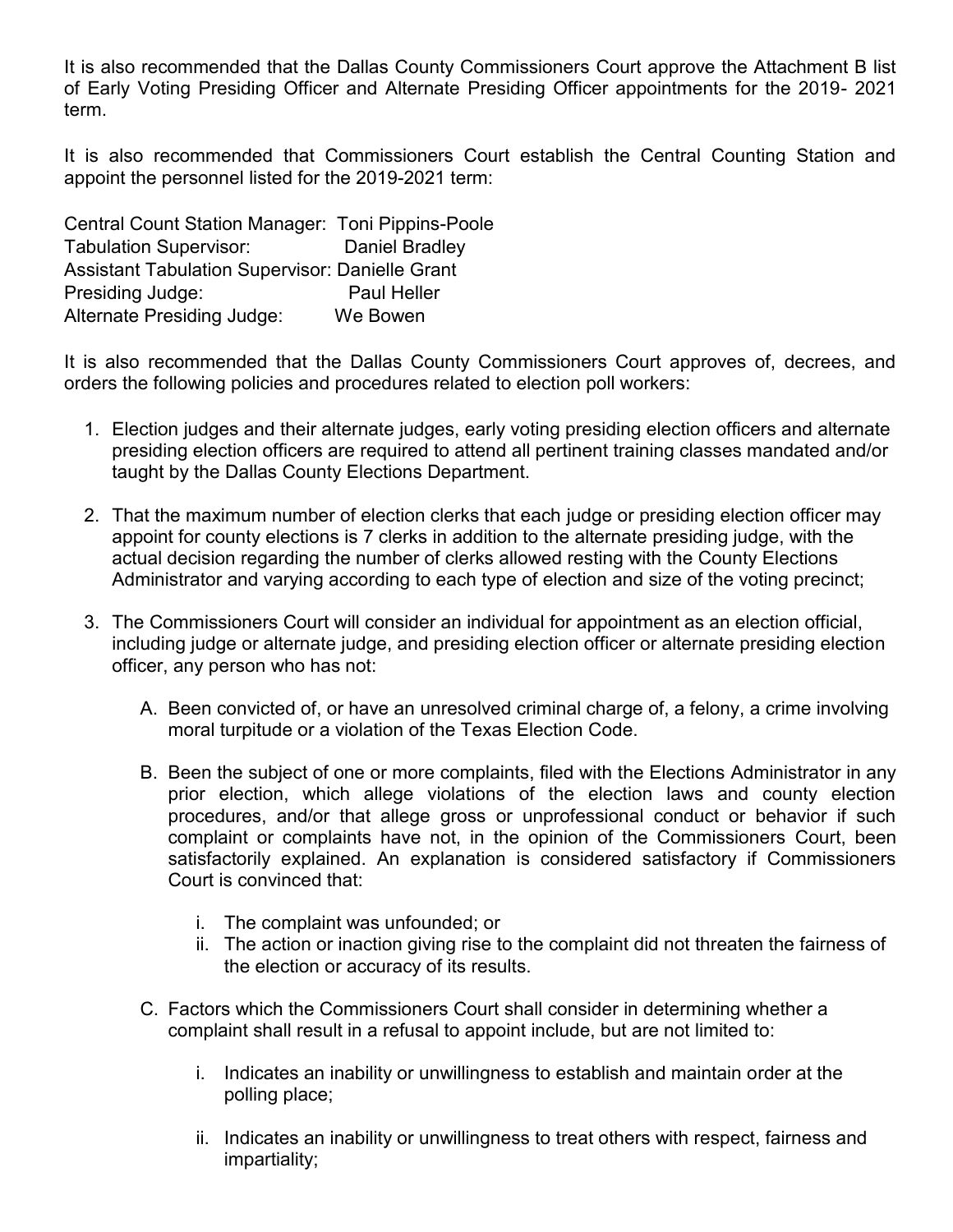- iii. Reflects a failure to timely open the poll and/or failure to be present during the election hours except for absences due to emergencies;
- iv. Indicates or establishes a propensity, desire, and/or willingness to ignore, disobey and/or disregard the statutes, rules and procedures established by the U.S. Constitution and other federal statutes, those of the Texas Secretary of State, and by Dallas County Elections Department.

iv. Reflects a failure to work with other poll officials including, but not limited to, refusal to hire and work clerks of the opposite party.

- D. Knowingly and willfully hired, allowed to work, or allowed to be present at the polling place (except to legally vote) any person who has been previously rejected for cause or who has or does exhibit any of the factors that would have made them ineligible for appointment as a presiding election officer or alternate presiding election officer.
- 4. The Elections Administrator will provide complaint forms to all interested parties that outline the procedures for reporting on election behavior and the information needed in such complaints. Complaints should be received in writing by the Dallas County Elections Administrator who will, immediately upon receipt of written complaint, notify the person against whom the complaint was filed and provide a copy of the written complaint. Persons nominated for early voting presiding election officers and alternate presiding election officers will be asked to respond in writing to any complaints filed against them, and the Elections Administrator will provide a report to the Commissioners Court including a copy of the original complaint and the response, if any, of the early voting presiding election officer or alternate presiding election officer or nominee. The Elections Administrator will notify the presiding election officer or alternate presiding election officer in the event additional training classes are necessary prior to future service.
- 5. Prior to refusing the appointment of any proposed judge, alternate judge, presiding election officer or alternate presiding election officer, Commissioners Court shall grant such person an opportunity to rebut the allegations made against them by complaint in open court. If Commissioners Court still is not satisfied with the proposed election judge's explanation of events, it may refuse his/her appointment.
- 6. Once appointed, Commissioners Court may remove a judge, alternate judge, presiding election officer or alternate presiding election officer for cause. Cause will be the presence of any factor that would have caused the person not to be appointed or ineligible for future appointment under the law or under these rules.
- 7. That the substitution of presiding judges shall be in the following manner:
- a. The presiding judge and alternate judge shall respond with their willingness to serve on or before the 20th day before an election or not later than 15 days after receipt of notification, whichever is later. They shall respond for each election with an enclosure furnished by the Elections Department, or otherwise in writing.
- b. If an election judge confirms that he or she will not be able to serve prior to or on the 20th day before an election, the Commissioners Court will be timely notified and will fill the vacancy for that election at the next meeting of the Commissioners Court or at any special meeting that may be called where the issue is on the agenda.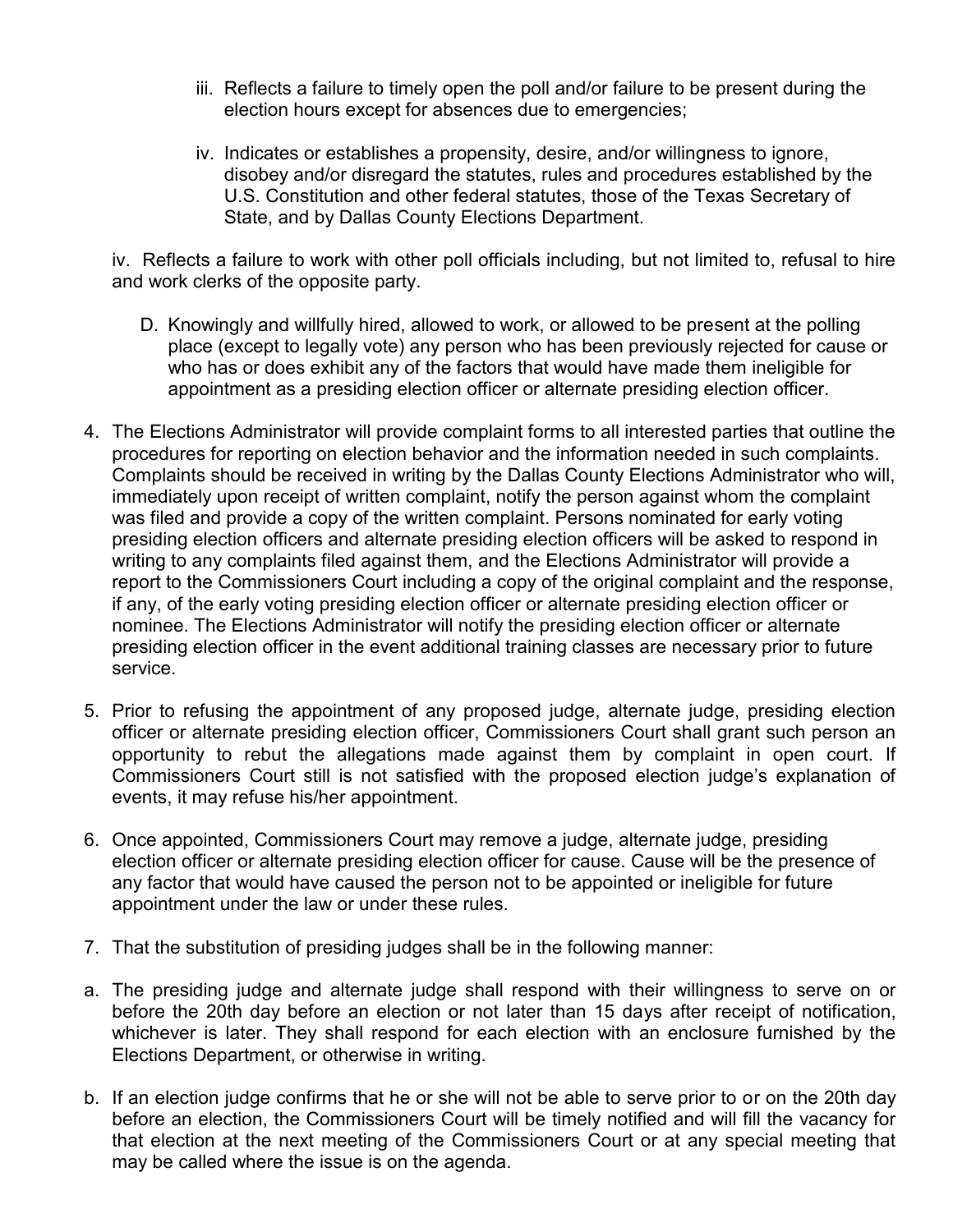c. Emergency Appointments: Pursuant to Texas Election Code Section 32.007, if the County Judge does not fill a temporary or permanent vacancy in the office of election judge by the 20th day before the election, the alternate judge will become the judge, or if there is no alternate judge the Elections Administrator will find a qualified person to hold the election. The Dallas County Elections Department is authorized to use exempt County employees to work on Election Day at County polling locations as Emergency Judges and Clerks; and the minimum eligibility requirements as stated as follows:

- Must attend training pursuant to this and any other subsequent court order related to it;
- Must have transportation and be available to work anywhere in Dallas County;
- Must be able to work from 6 AM until approximately 10 PM (or until their polling place is closed);
- Be a Qualified (in Dallas County) Voter (Texas Election Code §32.051);
- Cannot be the employee, relative or campaign treasurer, or campaign manager for an opposed candidate on the ballot (Texas Election Code §§32.052-32.056); and,
- Has not been finally convicted of an election offense (Texas Election Code 32.0552).
- 1. Pursuant to Texas Election Code, Section 32.076, the e-mail addresses, residential addresses and personal phone numbers of early voting presiding election officers, alternate presiding election officers, election judges and clerks that are collected by the Elections Department will not be disclosed as public information unless it is requested by an entity conducting the election; is an entity that submits lists of early voting presiding election officers, alternate presiding election officers, election judges and clerks for that election; or the state executive committee of a political party with a county chair that is eligible to submit names of early voting presiding election officers, alternate presiding election officers, election judges and clerks.
- 2. The Citizens Election Advisory Committee ("CEAC") has created a Complaints Sub-Committee that reviews pollworker-related complaints. This sub-committee will provide recommendation to the department and the Commissioners Court. Pollworkers for whom the Citizens Election Advisory Committee has submitted negative recommendations or findings due to complaints or performance reports related to an election; or for whom the Elections Department has reported sub-standard performance or behavior during an election, will be subject to corrective action to include being required to attend corrective training before they are allowed to work in subsequent elections, or removal by the Commissioners Court..
- 3. All of these policies are subject to the implementation by the Texas Secretary of State of any bills passed during Texas' 86th Regular and any Special Legislative Sessions.
- 4. Each Election Day Judge and/or Alternate Judge, Early Voting Presiding Officer and Alternate Presiding Officer must complete and sign State of Texas Oath of Office, and Statement of Officer forms as required by the Texas Secretary of State.

It is also recommended that Election Judge be compensated at a pay rate of \$12.00 per hour for a maximum of 14 hours on election day; Alternate Judges and Clerks will receive \$10.00 per hour not to exceed a maximum of 14 hours per day; the election judge or representative will receive \$25.00 for picking up election supplies and delivering election returns to their designated regional site; and, the early voting presiding election officers and alternate presiding election officers will receive compensation equivalent to that of county extra-help employee.